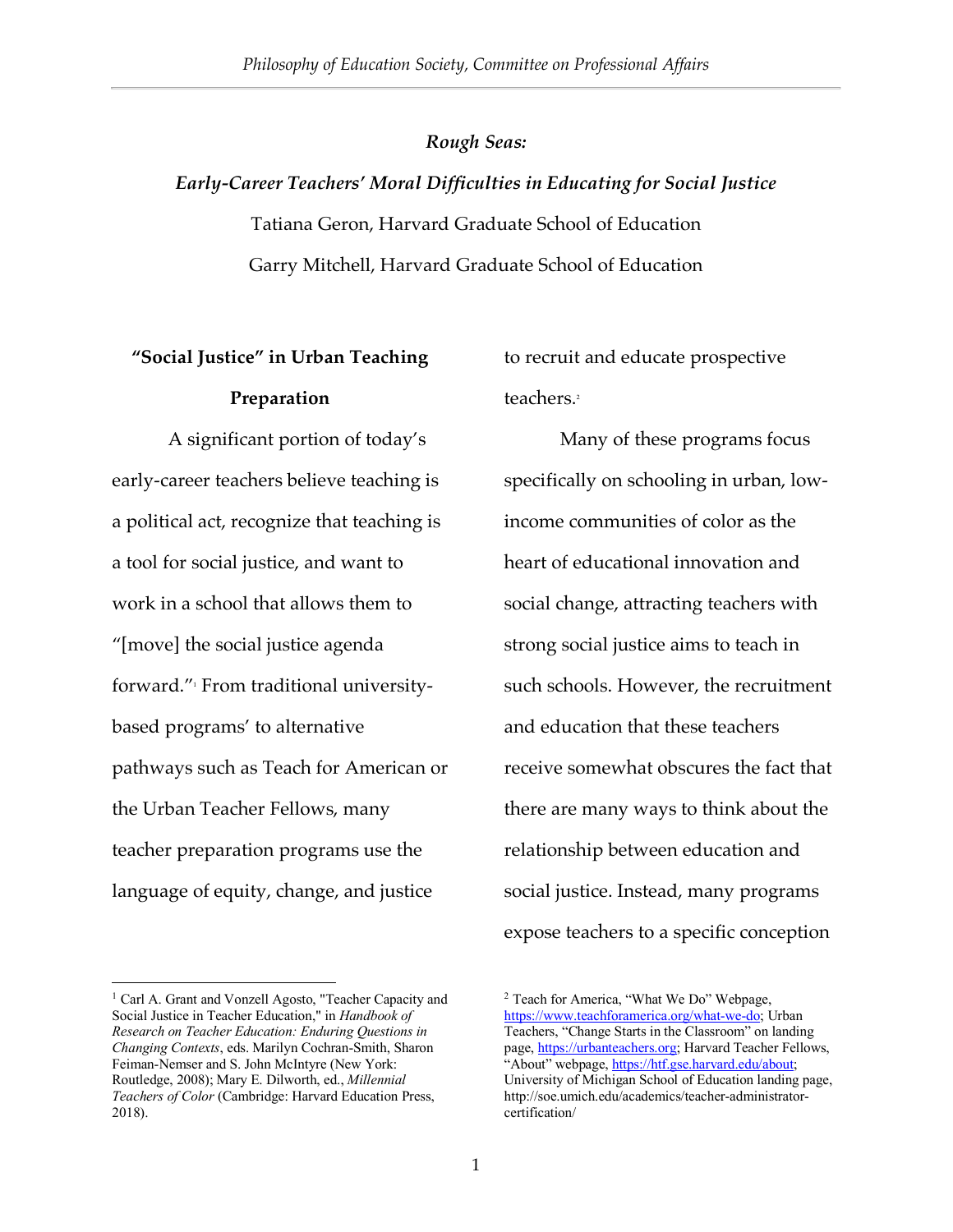of "teaching for social justice," one that draws from two distinct ideas about educational equity: educational equity as providing social mobility to students who have been historically marginalized, and as preparing students to challenge and transform the dominant power structures that create such injustice.

 $\mathcal{P}$  is the committee on  $\mathcal{P}$  is the committee on  $\mathcal{P}$  is the committee on  $\mathcal{P}$ 

Social mobility as social justice focuses on how marginalized students can *navigate* dominant power structures of society by learning explicit skills that will allow them to achieve individual success within an unjust social structure.<sup>3</sup> These discrete skills are mostly academic, but may also include learning the habits and dispositions of dominant culture.4 By contrast, social justice as critical consciousness values

 

students learning how to *transform*  dominant society at the root.<sup>5</sup> Students should be taught to deeply analyze the world around them, recognize oppression in its many forms, imagine a world beyond injustice, and work towards making it a reality in their communities.<sup>4</sup> In order to achieve this, students' interests and identities should be brought into the classroom, and teachers and students should work collaboratively.<sup>7</sup>

There is evidence that the literature on teaching in low-income communities of color has integrated these two conceptions of teaching for social justice, calling for teaching that makes the norms of the culture of power explicit so that students can both participate in and change it.<sup>8</sup> In other

<sup>3</sup> David Whitman, *Sweating the Small Stuff: Inner-City Schools and the New Paternalism* (Washington, D.C.: Thomas B. Fordham Foundation & Institute, 2008). <sup>4</sup> Paul Tough, *How Children Succeed* (New York:

Houghton Mifflin Harcourt, 2012)

<sup>5</sup> Paulo Freire, *Pedagogy of the Oppressed* (New York: Continuum, 2008).

<sup>6</sup> Roderick J. Watts, Nat Chioke Williams, and Robert J. Jagers, "Sociopolitical Development," *American Journal of Community Psychology* 31, no. 1-2 (2003): 185-194. <sup>7</sup> Jeffrey Duncan-Andrade and Ernest Morrell, *The Art of Critical Pedagogy: Possibilities for Moving from Theory to Practice in Urban Schools* (Bern: Peter Lang, 2008). <sup>8</sup> Lisa Delpit, "The Silenced Dialogue: Power and Pedagogy in Educating Other People's Children," *Harvard Educational Review* 58, no. 3 (1988): 280-299.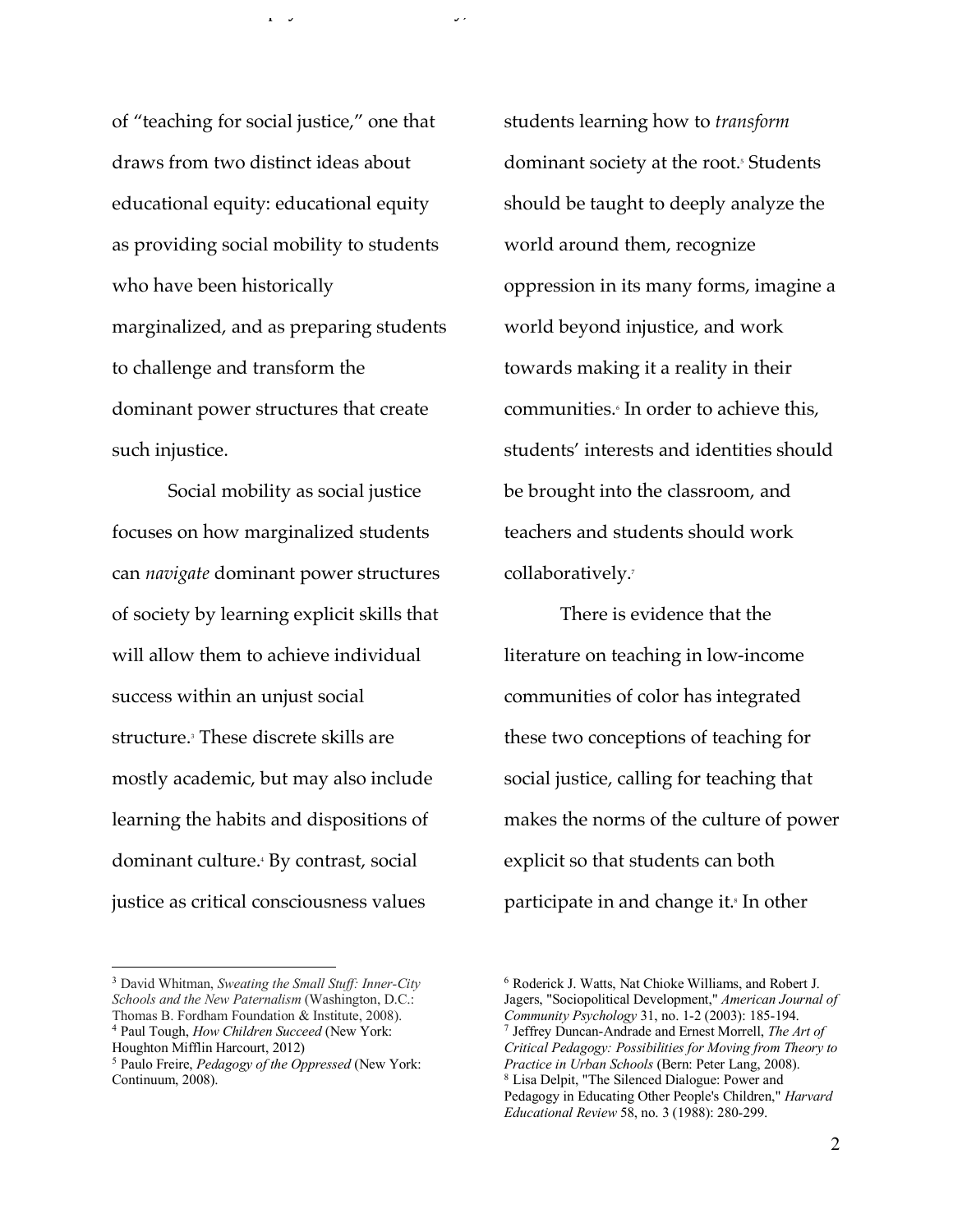words, many of today's urban earlycareer teachers have been taught that teaching for social justice means educating students to both *navigate*  society and also *transform* it by developing both strong academic skills and critical consciousness.<sup>9</sup> Other scholars can, and should, think about how this definition of social justice came to be and whether it's correct. In this paper, we will take it as a reality: it's what we see in the recruitment and training materials of programs nationwide and it's what we learned in the programs that certified us to teach in urban schools serving low-income students of color.

However, school culture and policies constrain or facilitate what teachers are able or allowed to do to reach their vision of educating for social justice. We don't believe that these

concepts of teaching for navigation and transformation are dichotomous, but we recognize that though teachers enter these schools hoping to do both, the schools themselves are rarely set up for both to be equally possible. This leads to specific moral difficulties for teachers. The motivation for this paper comes from our experience of these moral difficulties in our classrooms, and how we were better able to understand our own experiences by turning to education philosophy.

 $\mathcal{P}$  is the committee on  $\mathcal{P}$  is the committee on  $\mathcal{P}$  is the committee on  $\mathcal{P}$ 

In this paper, we will argue that these outcomes are due, in part, to the fact that education for navigation and education for transformation at times can each only be *partially realized* in different school models, and at other times are *conceptualized so differently* as to be incompatible. We will use fictional examples of two urban schools to

 

<sup>9</sup> Aaliyah El-Amin, "Until Justice Rolls Down Like Water: Revisiting Emancipatory Schooling for African Americans-A Theoretical Exploration of Concepts for Liberation,"

<sup>(</sup>PhD diss, Harvard Graduate School of Education, 2015); Duncan-Andrade and Morrell, *The Art of Critical Pedagogy*.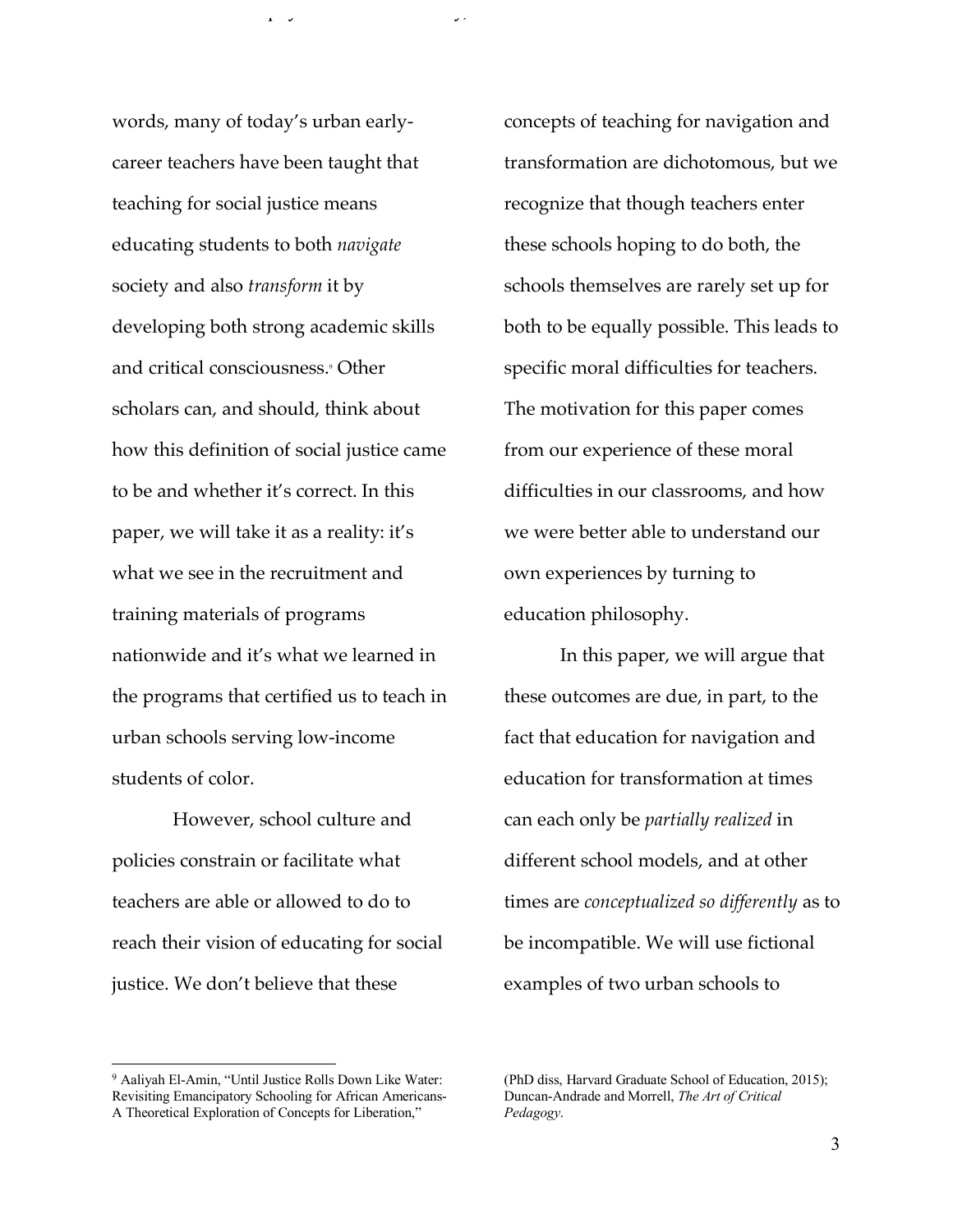examine the moral dilemmas that teachers face in enacting their beliefs about educating for social justice, and the possible responses available to them.

 $\mathcal{P}$  is the committee on  $\mathcal{P}$  is the committee on  $\mathcal{P}$  is the committee on  $\mathcal{P}$ 

# **Two Schooling Models, Two Visions of Teaching for Social Justice**

Two schooling models that comprise a significant portion of the landscape of urban schools with social justice orientations are progressive and No-Excuses schools.<sup>10</sup> For teachers in urban districts looking to work at a school that shares their values, progressive and No-Excuses schools may be the most available and attractive options because they typically state a focus on justice and equity in their mission statements and recruit teachers who share these values.<sup>11</sup> Additionally,

 

each model has a specific vision and set of practices for teaching for social justice. We find that these practices map on to the navigation and transformation conceptions in a way that creates tradeoffs for teachers who believe that both are necessary.

No-Excuses schools aim to close the opportunity gap for low-income youth of color by focusing on academic achievement.12 We understand No-Excuses schools as aligned with the "navigation" side of social justice education, given the practices they use to facilitate achievement.13 Take "Tight Ship Academy" (TSA), a fictional example of a No-Excuses school. At TSA, teachers work within a highlystructured environment designed to teach students how to successfully

<sup>10</sup>Scott Seider et al., "Developing Sociopolitical Consciousness of Race and Social Class Inequality in Adolescents Attending Progressive and No Excuses Urban Secondary Schools," *Applied Developmental Science* 22, no. 3 (2018): 169-187.

<sup>&</sup>lt;sup>11</sup> Seider et al., "Developing Sociopolitical Consciousness." <sup>12</sup> Whitman, *Sweating the Small Stuff.*

<sup>&</sup>lt;sup>13</sup> Scholars have questioned whether No-Excuses schools can be thought of as facilitating social justice given the

high levels of student discipline they require and their coupling of navigational skills with neoliberal values (see Joanne W. Golann, "The Paradox of Success at a No-Excuses School," *Sociology of Education* 88, no. 2 (2015): 103-119.) Whether we agree with these arguments, however, in this paper we choose to engage with No-Excuses schools' claims of social justice as serious and immediate for the teachers who seek to enact their values in these schools every day.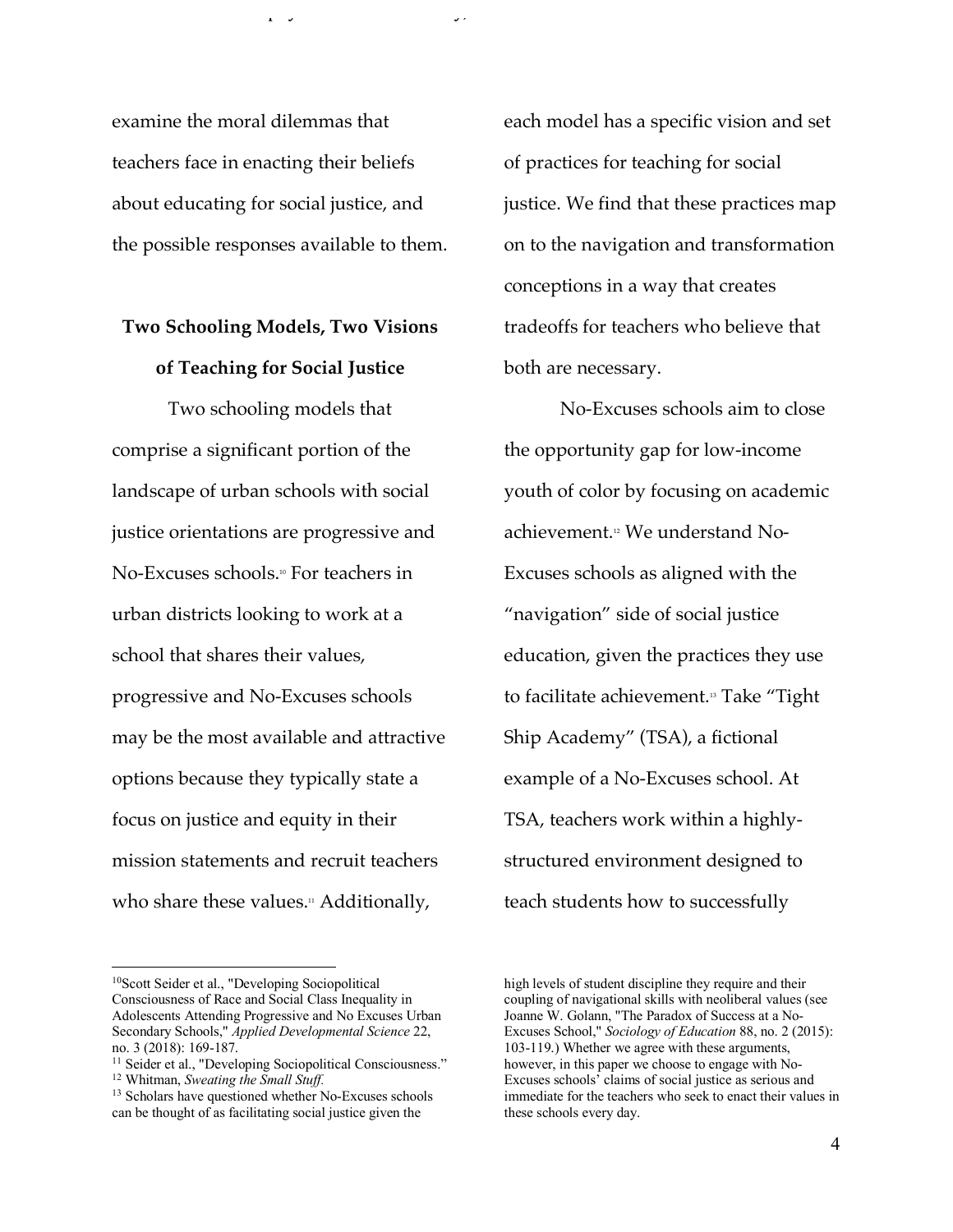navigate dominant societal institutions and achieve traditional educational successes, like high standardized tests scores and college acceptance. To this end, school leaders frequently observe and coach teachers on instruction and classroom management. Teachers use mandatory curriculum and scripted lesson plans. To make sure learning isn't disrupted, TSA teachers carry out a zero-tolerance code of discipline, where undesirable behaviors are met with strict, unwavering consequences.

Progressive model schools, in contrast, share a mission of empowering students to make social change through collaborative school culture and problem-posing pedagogy, aligning with the "transformation" side of social justice education. <sup>14</sup> At our fictional example Freedom Ship School (FSS) teachers are given autonomy to develop classroom structures and lessons that

<sup>14</sup> Alfie Kohn, "Progressive Education: Why It's Hard to Beat but Also Hard to Find," in *Feel-Bad Education and* 

 

focus on critical consciousness development. Teachers create their own units and lesson plans based on student interest and identities. In terms of discipline and structure, school administrators employ responsive practices that vary significantly depending on the student or teacher, and a loose set of guidelines give primacy to student voice in determining school practices.

 $\mathcal{P}$  is the committee on  $\mathcal{P}$  is the committee on  $\mathcal{P}$  is the committee on  $\mathcal{P}$ 

At either school, however, teachers will experience tradeoffs on their vision for teaching for social justice. At both TSA and FSS, the dual conception of teaching for social justice is in some ways only partially realized and in other ways conceptualized differently than the teachers' vision.

First, it's difficult for teachers at either school to prepare students to *both*  navigate dominant society via academic success *and also* transform it through

*Other Contrarian Essays on Children &* Schooling, (Boston: Beacon Press, 2011).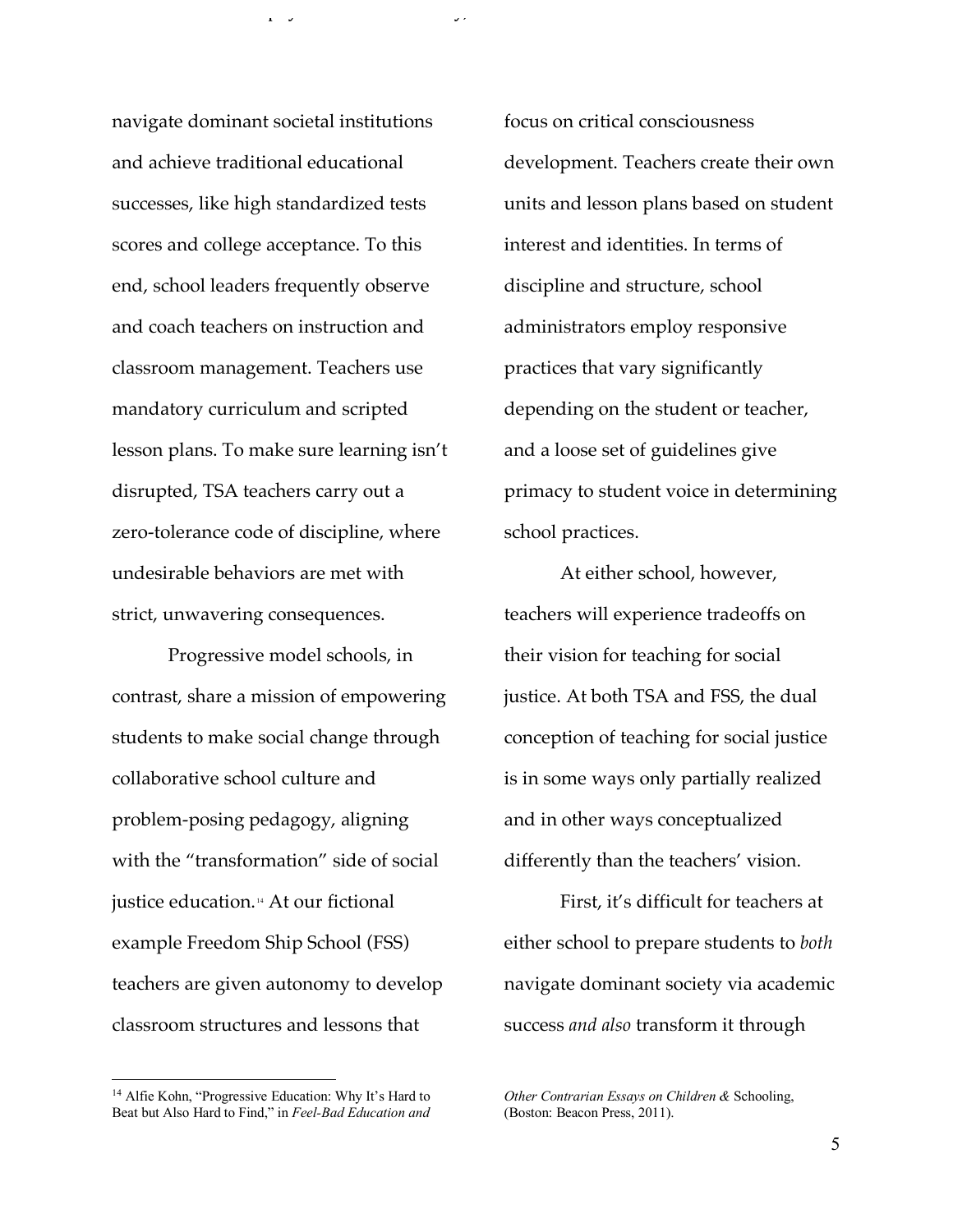critical consciousness development. TSA's standardized curriculum doesn't leave much room for teachers to bring in students' identities and interests. Though it is not impossible for critical consciousness development to exist within this framework, particularly in older grades, it comes through academic discussion about critical texts, studentteacher relationship building, or advocacy by parents, rather than out of embedded school practices. Similarly, it's not as if academic achievement doesn't occur at FSS. At FSS, teachers engage students in deep thinking through project-based learning and action research. But with less focus on direct instruction, students who enter the school needing help with their reading and math skills may have trouble accessing material and making progress. As a result, academic expectations and achievement vary among students.

 In other ways, the two schools conceptualize teaching for social justice differently, leading to more extreme levels of incompatibility. For example, both TSA and FSS believe that schools should be a place where students feel physically and emotionally safe. However, TSA believes that students feel most safe when their school environment is consistent and structured, and FSS believes that students feel most safe when they know that their voices are valued. At FSS, flexible discipline policies and school operations allow teachers to respond to their students' needs and evaluate behavior in context. However, this flexibility means that expectations aren't always clear; for example, teachers don't know exactly what will happen if they send a student to the office for disruptive or unsafe behavior. This phenomenon can create psychological uncertainty for both teachers and students. It can also lead to even more

 $\mathcal{P}$  is the committee on  $\mathcal{P}$  is the committee on  $\mathcal{P}$  is the committee on  $\mathcal{P}$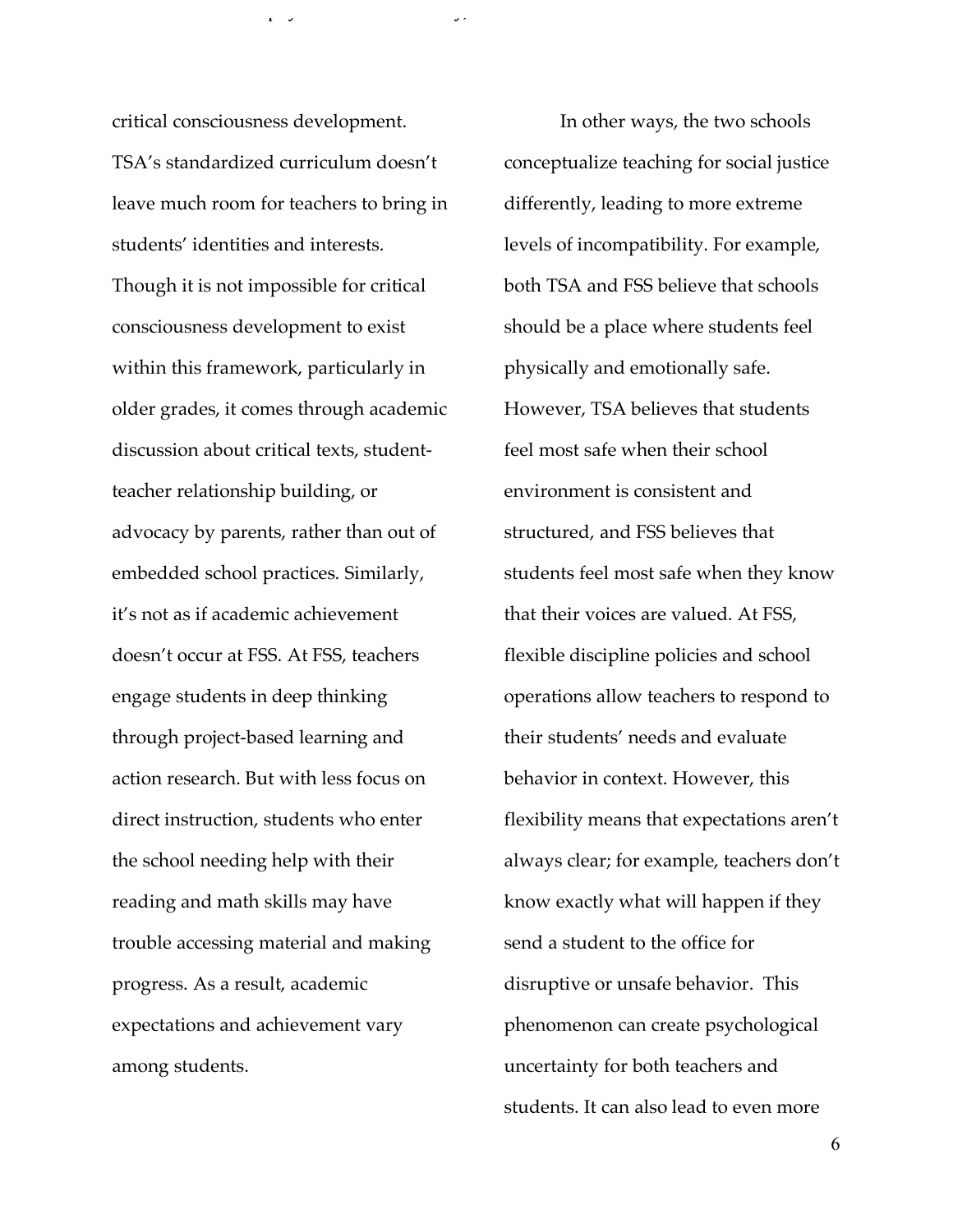dire consequences for students if and when they come up against dominant social structures, like the criminal justice system, that they have not been taught to navigate in socially-prescribed ways.15

At TSA, all students and faculty know what to expect from the high level of structure, but it can also feel physically and psychologically restrictive. Discipline structures and zero-tolerance policies present harsh punishments that may be developmentally inappropriate for students and exacerbate their vulnerability in the face of unjust social systems. The many rules for student behavior and dress frustrate students who want to exercise autonomy. Similarly, between the mandated discipline policy and the structured curriculum, teachers can exert very little autonomy themselves. In the most extreme cases at each school, teachers

<sup>15</sup> Ira Glass, "Is This Working?," *This American Life*, Episode 538, October 17, 2014.

 

and students may feel an incompatibility between physical and emotional safety that mirrors an incompatibility between navigation and transformation at these two schools.

 $\mathcal{P}$  is the committee on  $\mathcal{P}$  is the committee on  $\mathcal{P}$  is the committee on  $\mathcal{P}$ 

### **Moral Difficulties**

TSA and FSS represent two familiar models of urban schooling. Though schools exist that can integrate the two conceptions of teaching for social justice—and do, masterfully they are regretfully few and far between in the reality of urban schools serving low-income communities of color. Each year, cohorts of teachers schooled in the dual conception of social justice graduate from their preparation programs and enter schools whose operationalization of social justice fundamentally challenges their beliefs. We see this challenge as occurring on an individual moral level and look to two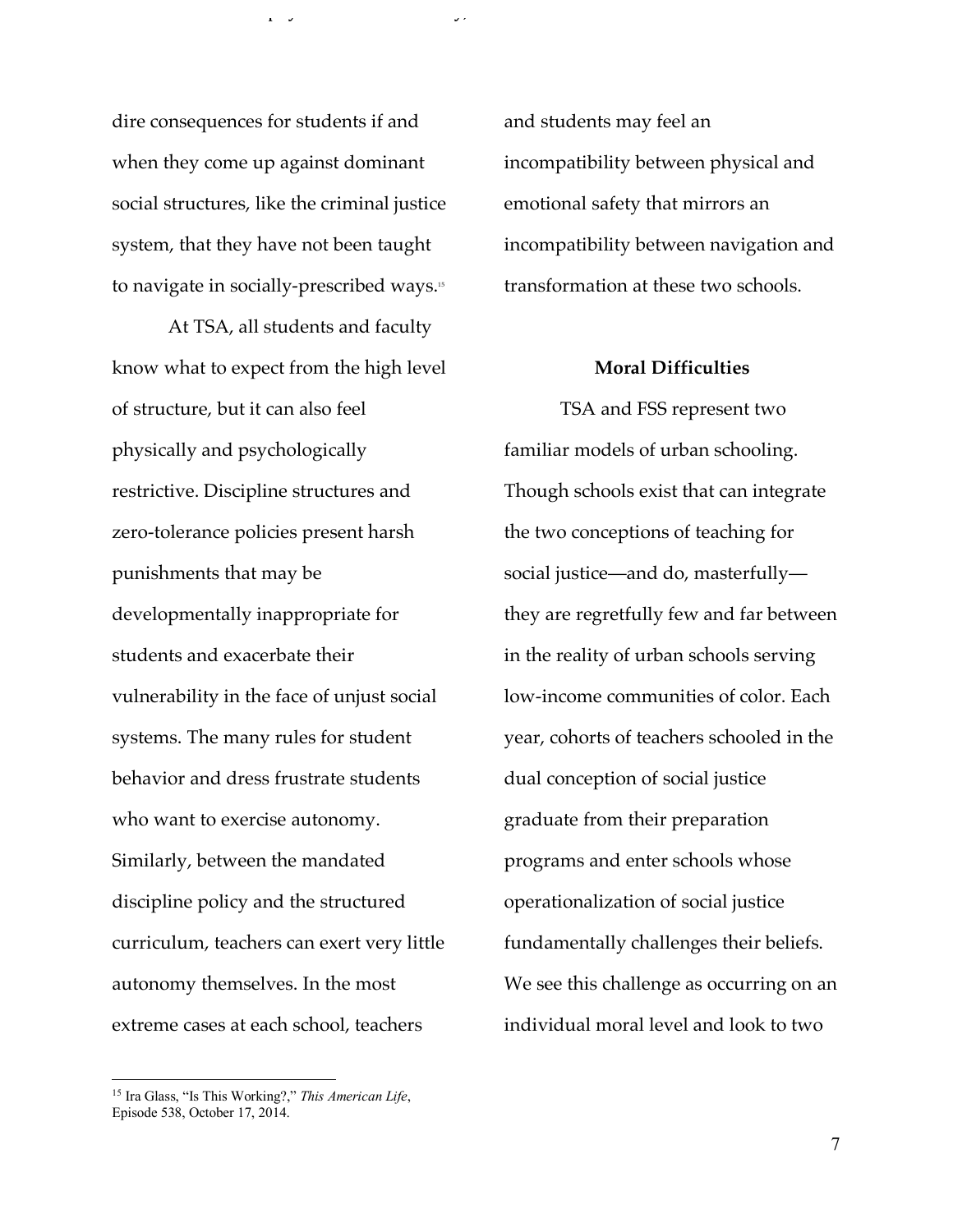contemporary philosophers of education, Doris Santoro and Meira Levinson, to help us understand them before considering how teachers may respond.

 $\mathcal{P}$  is the committee on  $\mathcal{P}$  is the committee on  $\mathcal{P}$  is the committee on  $\mathcal{P}$ 

When teachers "cannot enact the values that motivate and sustain their work," they begin to feel discouraged and despairing. Santoro calls this process *demoralization*. <sup>16</sup> Because teaching is a values-driven profession, Santoro argues, teachers rely on a moral barometer to encourage their work and persevere through the many challenges of the field. When teachers feel they are being asked to perform and teach in ways that compromise their values their sense of wrongdoing grows. In this case, teachers wish to work towards both navigation and transformation with their students, but the structures at each school stymie their efforts.

In fact, teachers may begin to feel that they are harming students by working in their school. This sense of complicity or direct harm can be understood by what Levinson refers to as *moral injury*: "the trauma of perpetrating significant moral wrong against others despite one's wholehearted desire and responsibility to do otherwise."<sup>17</sup> Similar to demoralization, moral injury occurs for educators when they "have the obligation to enact justice but schoolbased contexts make that action impossible." In this way, teachers may hurt themselves as well as students by working in an environment that compromises their vision of justice.

#### **Response Strategies**

Neither TSA nor FSS allow teachers to perfectly enact the dual

 

<sup>16</sup> Doris Santoro, *Demoralized: Why Teachers Leave the Profession They Love and How They Can Stay*, (Cambridge: Harvard Education Press, 2018), 48.

<sup>17</sup> Meira Levinson, "Moral Injury and the Ethics of Educational Injustice," *Harvard Educational Review* 85, no. 2 (2015): 7.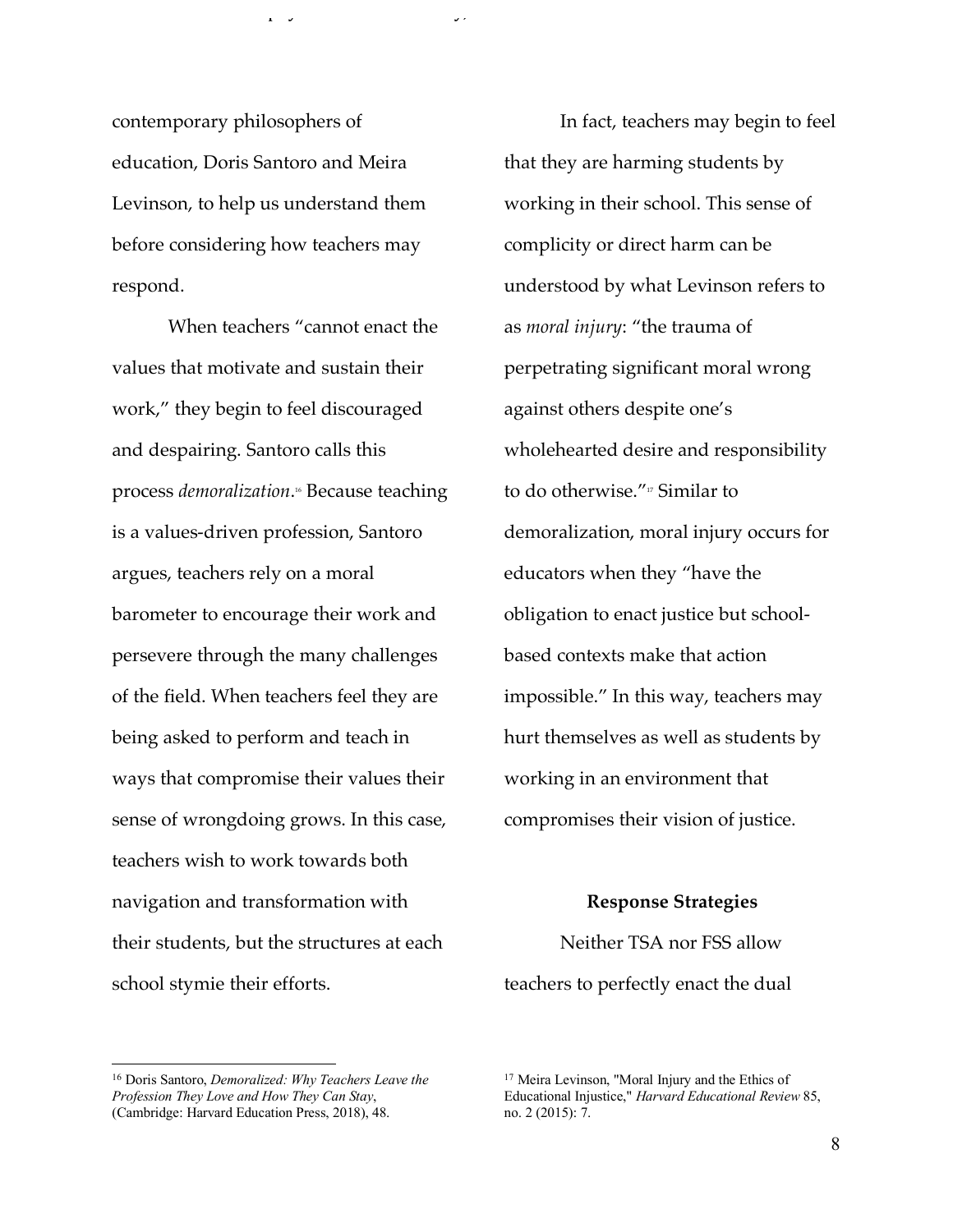conception of educating for social justice as both require tradeoffs in the development of navigational *and*  transformational skills. Indeed, teachers may experience some level of moral difficulty regardless of which school they work at. The question then becomes, how can teachers respond to this moral difficulty in ways that mitigate the degree of moral injury experienced? In this next section we explore a series of responses that teachers might adopt.

We take our framework from Albert Hirschman's argument that members of organizations can respond in one of two ways when faced with an unsatisfying experience with their organization—they can exit, giving up their membership, or they can voice their grievances in hopes of eliciting organizational change.<sup>18</sup> Although many

teachers may temper their divergent opinions or align with the enactment of teaching for social justice at their school in order to continue teaching there, we find Hirschman's framework applicable to the options available to early-career teachers who choose (and are able) to resist. To extend the metaphor, we offer *jumping ship* and *rowing against the current* as the possible responses for resistance that teachers experiencing moral difficulty can choose.

 $\mathcal{P}$  is the committee on  $\mathcal{P}$  is the committee on  $\mathcal{P}$  is the committee on  $\mathcal{P}$ 

#### **Jumping Ship**

When unable to realize their vision of educating for social justice, educators might choose to *jump ship* or exit. In this strategy teachers respond to moral difficulty by leaving the school by choice. Though this decision may be practically straightforward, it abounds in moral complexity. A dedicated and

 

<sup>18</sup>Albert O. Hirschman, *Exit, Voice, and Loyalty: Responses to Decline in Firms, Organizations, and States,* Vol. 25. (Cambridge: Harvard University Press, 1970).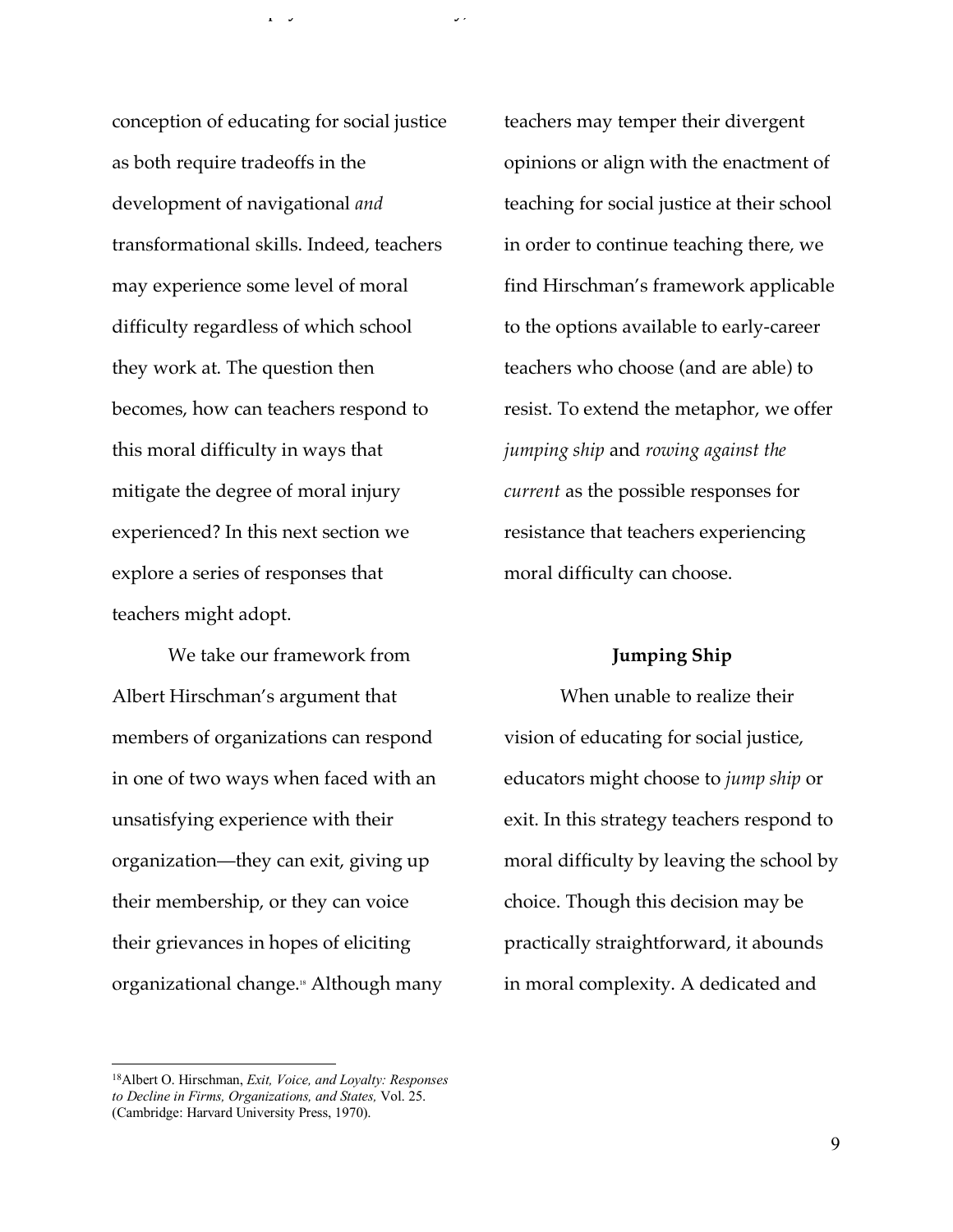passionate teacher might feel deeply conflicted by jumping ship; after all, it means that they leave behind students, families, and faculty that they've no doubt developed relationships with and care for. What's more, by leaving either TSA or FSS, they contribute to the already-high teacher turnover rate in high-poverty schools.<sup>19</sup> However, a teacher might feel that by staying at either TSA or FSS, they are complicit in promoting a problematic vision of education. For instance, a TSA teacher might feel that by staying they are participating in a school culture that relies on the bodily control of Black and Brown students for the sake of academic achievement. An FSS teacher may even feel that they are insufficiently securing students' academic or social achievement. By remaining at a school

in which students are not provided the tools to successfully navigate dominant society through academic achievement and expected social behavior, a teacher may feel they are inadvertently a model that poorly prepares students to participate in ways aligned with our society's institutions, leading to negative consequences when students leave school.20

 $\mathcal{P}$  is the committee on  $\mathcal{P}$  is the committee on  $\mathcal{P}$  is the committee on  $\mathcal{P}$ 

Jumping ship, therefore, represents a significantly morally complex choice. Teachers contemplating this response strategy may find themselves in a moral injury catch-22: is it more injurious to continue to teach in an environment harmful to students, or to contribute to a teacher turnover phenomenon that harms students who continually lose strong and caring teachers?21 Jumping ship will

 19Nicole S. Simon and Susan Moore Johnson. "Teacher Turnover in High-Poverty Schools: What We Know and Can Do," (*Teachers College Record* 117, no. 3, 2015): 1- 36.

<sup>20</sup> Glass, "Is This Working?"

<sup>21</sup> Randy R. Miller Sr., "Resisting No Excuses Culture as a Black Male Teacher: Valuing Critical Thinking and Relationships over Compliance," in *Principled Resistance: How Teachers Resolve Ethical Dilemmas*, ed. Doris A. Santoro and Lizabeth Cain (Cambridge: Harvard Education Press, 2018).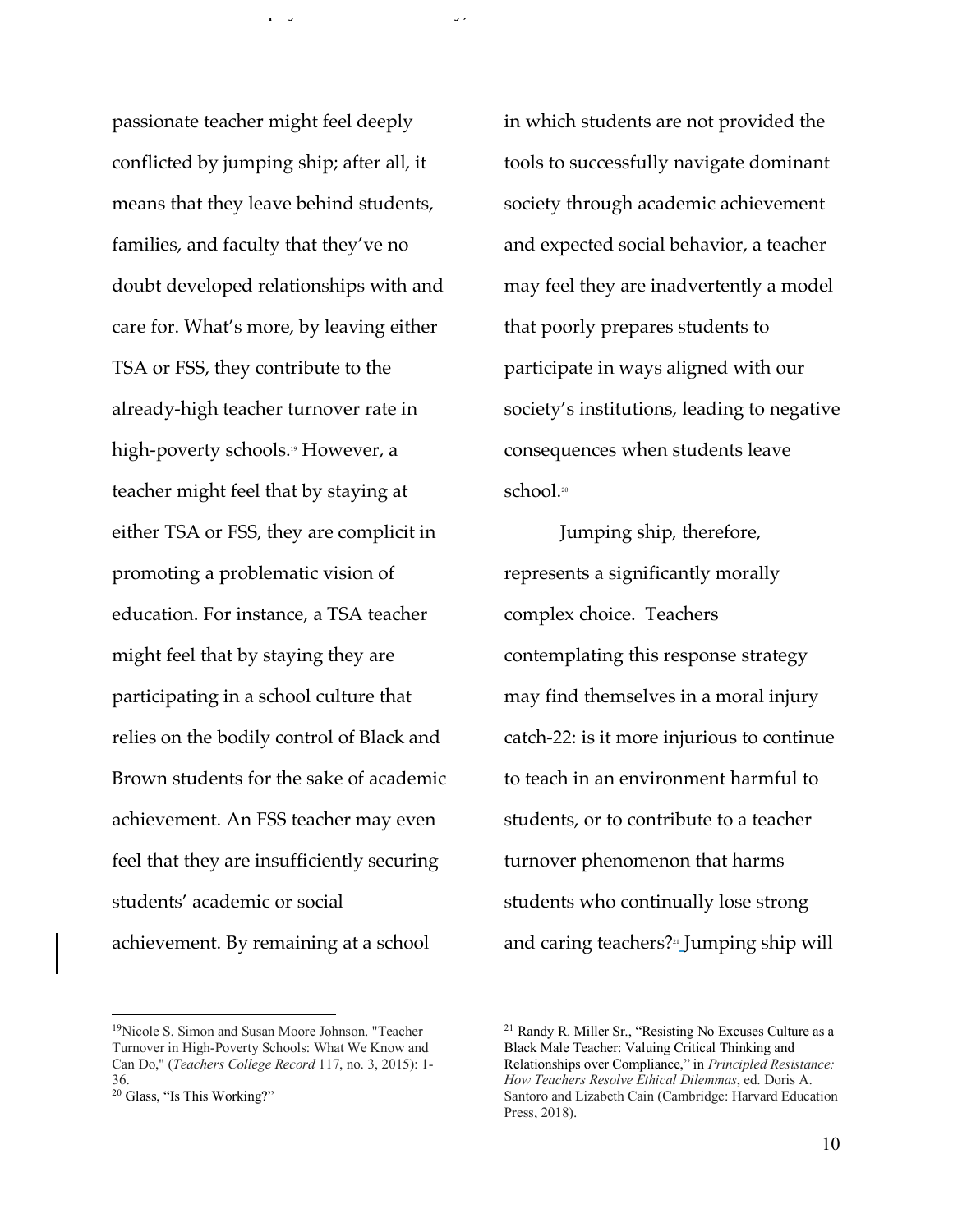certainly result in differential moral injury based on one's closely-held values and particular moral commitments.

#### **Rowing Against the Current**

Teachers who choose to stay in their environment and preserve their vision of educating for social justice may respond through organizational resistance, deliberately enacting elements of their vision without institutional support. We call this *rowing against the current.* This subversive response can occur in both public and subtle ways. For instance, a teacher at TSA might choose to completely abandon the lesson plans provided by their district or network and instead draft their own curriculum that develops critical consciousness, or use a system of merits and demerits while

 

also encouraging a level of selfreflection from students instead of abiding by zero-tolerance policies.<sup>22</sup> At FSS a teacher might row against the current by replacing opportunities for critical thinking with skill-acquisition exercises or instituting a system of prescribed classroom consequences.

 $\mathcal{P}$  is the committee on  $\mathcal{P}$  is the committee on  $\mathcal{P}$  is the committee on  $\mathcal{P}$ 

Rowing against the current requires a great deal of commitment and energy from the teacher and coincides with significant moral difficulty. As teachers take the conflict between their values and position head-on, they may experience cycles of demoralization (as well as exhaustion).<sup>23</sup> They may also worry about modeling recalcitrance or subversion for students knowing that should students similarly resist authorities in certain contexts it could cost them greatly. However, some teachers may feel that this struggle is

<sup>22</sup> Beth Sondel, "Raising Citizens or Raising Test Scores? Teach for America, "No Excuses" Charters, and the Development of the Neoliberal Citizen," *Theory & Research in Social Education*, 43, no. 3 (2015), 289-313.;

Miller Sr., "Resisting No Excuses Culture as a Black Male Teacher."

<sup>23</sup> Sondel, "Raising Citizens or Raising Test Scores?"; Miller Sr., "Resisting No Excuses Culture as a Black Male Teacher."